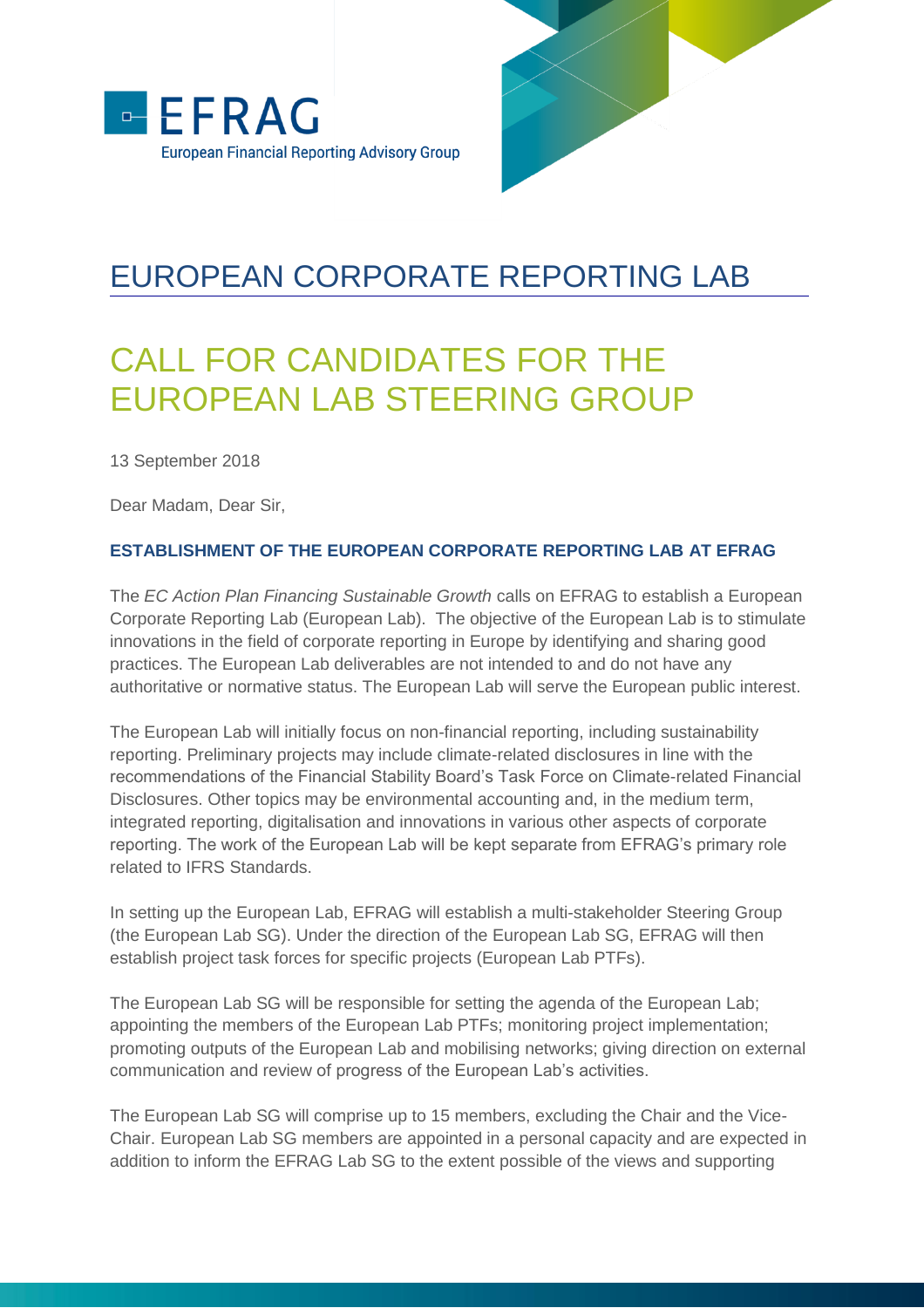



arguments of their constituency. European Lab SG members may not be represented by alternates.

Further details about the functioning of the European Lab SG can be found in its [Terms of](http://efrag.org/Assets/Download?assetUrl=%2Fsites%2Fwebpublishing%2FProject%20Documents%2F1807101446085163%2FEuropean%20Lab%20SG%20terms%20of%20reference.pdf)  [Reference.](http://efrag.org/Assets/Download?assetUrl=%2Fsites%2Fwebpublishing%2FProject%20Documents%2F1807101446085163%2FEuropean%20Lab%20SG%20terms%20of%20reference.pdf) The establishment of the European Lab SG is a critical step in the launch of the European Lab at EFRAG.

#### **APPOINTMENT TO THE EUROPEAN LAB STEERING GROUP**

EFRAG is calling for candidates for the European Lab SG. Nominations of suitable candidates are sought from all European stakeholders with an interest in corporate reporting, in particular those with an interest in promoting innovation and good practice in non-financial reporting (including sustainability reporting and the other areas of initial focus referred to above).

EFRAG is looking for candidates from a wide range of backgrounds including companies of different sizes that publish corporate reports; users (analysts and investors (mainstream and socially responsible investors)); accountancy profession; financial intermediaries; civil society organisations and academics. There should be a good mix of different professional and interests' backgrounds. There should be a balance of geographic backgrounds and gender diversity, to the extent possible.

European Lab SG members will be appointed by the EFRAG General Assembly. The nomination and selection process is supported by the EFRAG General Assembly Nominating Committee (EFRAG GA NC). Appointments will be for a term of maximum three years commencing on 15 November 2018.

#### **PROFILE**

**Recognised standing**: European Lab SG members should be high-level persons of recognised standing, competent and qualified within their professional or business background, and have the knowledge and experience to assess both the strategic and practical impacts of corporate reporting.

**Thought leadership**: European Lab SG members should have a demonstrated interest in improving corporate reporting, including developing, promoting or otherwise embracing new developments, innovations and good practices both at European and at international level.

**Connection with practice and professional background**: European Lab SG members should exercise, or have exercised within the recent past, responsibilities either in the private sector or in the public sector that relate to corporate reporting. A European SG member should have spent a reasonable period of time in his or her current professional role in order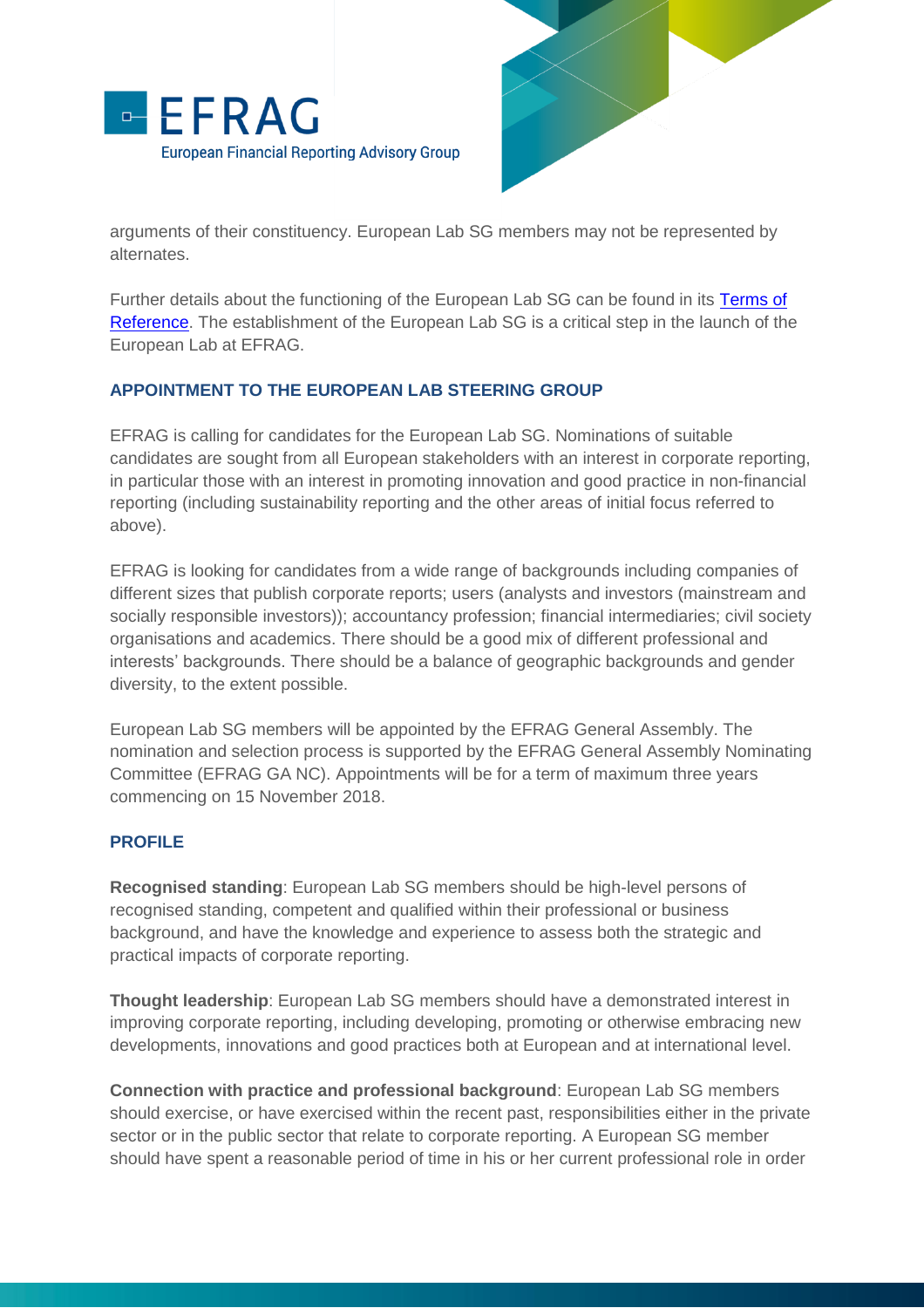



to have sufficient knowledge and experience to qualify as having a certain professional background.

**Commitment to acting in the European public interest**: European Lab SG members are required to commit themselves to acting in the European public interest in all matters in their European Lab SG role.

**Developed network of contacts**: European Lab SG members should have good contacts with corporate reporting stakeholders and with the constituency representing their background at national, European (and international) level.

**Communication skills**: European Lab SG members should also demonstrate an ability to communicate effectively and clearly their views for an effective dialogue with fellow European Lab SG members.

**Good command of the English language:** The working language of the European Lab SG is English. European Lab SG members should have a good knowledge of the English language which is needed to participate in and actively contribute to the activities in the European Lab. Members may by exception express themselves in meetings in one of the other two official EU working languages (French or German). Informal translations will be provided of any oral contribution made in French or German.

**Collegiality:** European Lab SG members are expected to work in a collegial atmosphere and must uphold the highest standards of integrity, objectivity and discipline.

**Time:** European Lab SG members should be committed to provide the time needed to attend and prepare for meetings and to participate in all European Lab SG meetings.

**Country:** European Lab SG members shall have a nationality from the European Economic Area.

#### **SELECTION PROCESS**

The selection of candidates will be based on the following criteria:

- Meeting the profile: The extent to which a candidate meets the above profile for European Lab SG members.
- Profile and background: The aim is to secure a reasonable balance in backgrounds so that no single background is dominating.
- Geographical spread and gender diversity: The need for geographical and gender diversity will be taken into account in the selection process. The aim is to secure a reasonable geographical and gender balance.